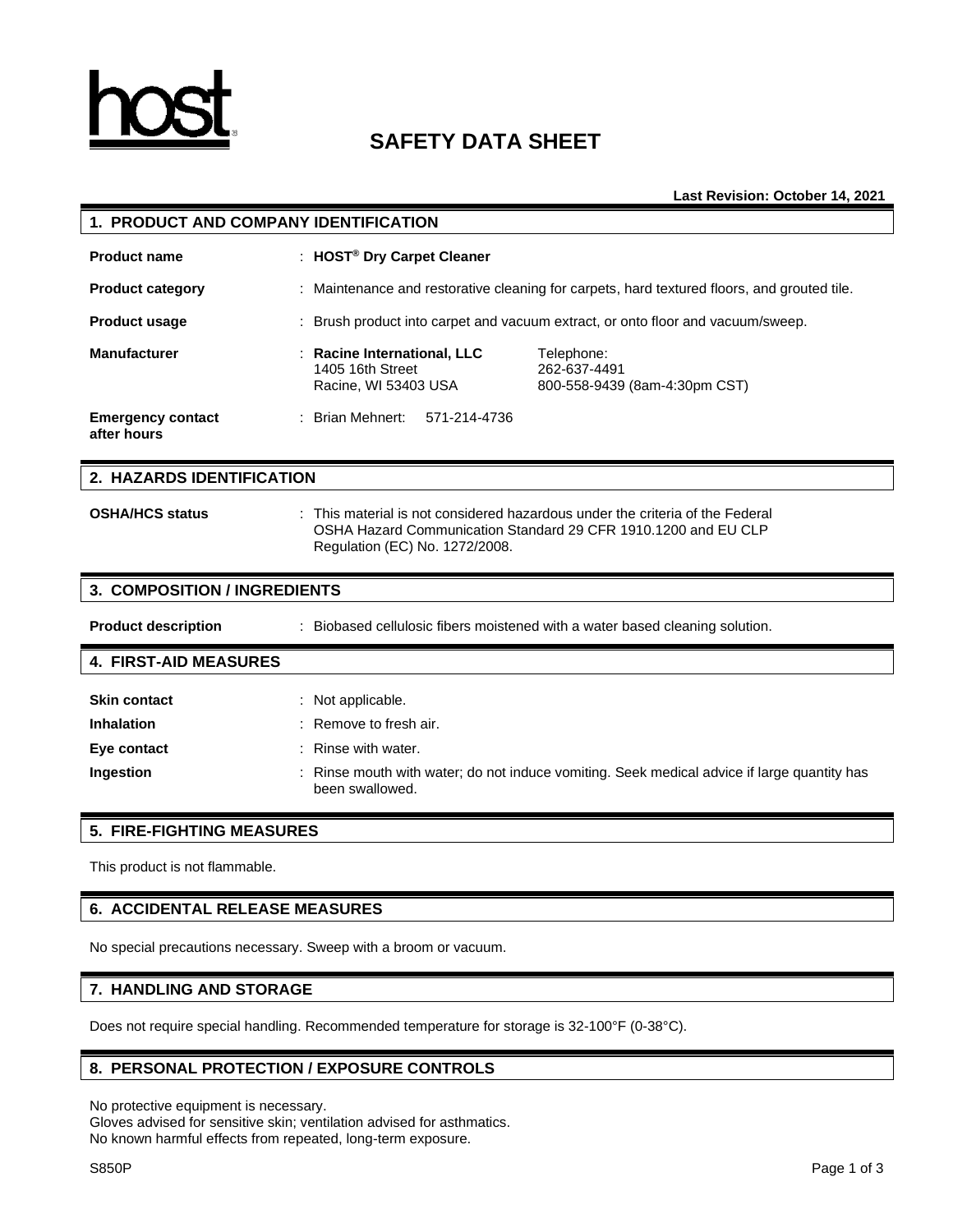# **9. PHYSICAL AND CHEMICAL PROPERTIES**

| <b>Physical state</b> | solid (soft, granular)        | рH                 | $\therefore$ 5.2      |
|-----------------------|-------------------------------|--------------------|-----------------------|
| Color                 | straw                         | <b>Density</b>     | $\therefore$ 0.6 g/mL |
| Odor                  | citrus type (fragrance added) | <b>Flash point</b> | : >210°F (~100°C)     |

# **10. STABILITY AND REACTIVITY**

Stable.

# **11. TOXICOLOGICAL INFORMATION**

| Skin irritant (OECD 404)                 | : Negative           |  |
|------------------------------------------|----------------------|--|
| Eye irritant (OECD 405)                  | : Negative           |  |
| LD <sub>50</sub> , Oral (OECD 401)       | : $> 5.0$ g/kg       |  |
| Dermal toxicity (OECD 402)               | : Negative           |  |
| LC <sub>50</sub> , Inhalation (OECD 403) | : > 2.12 mg/L (4 hr) |  |
| Skin sensitizer (Buehler)                | : Negative           |  |
| Carcinogenic effects                     | : None known         |  |
| Mutagenic effects                        | : None known         |  |
| Reproductive toxicity                    | : None known         |  |
|                                          |                      |  |
| <b>Symptoms of Overexposure</b>          |                      |  |
| Immediate (acute) effects                | : None known.        |  |
| Delayed effects                          | : None known.        |  |
|                                          |                      |  |

# Chronic effects : None known

#### **12. ECOLOGICAL INFORMATION**

| Biobased               | : per USDA BioPreferred standard using ASTM D6866-05 |
|------------------------|------------------------------------------------------|
| Ecotoxicity            | : None known. Contains no APEs, NPEs, or OPEs.       |
| Biodegredation         | : Meets EU biodegradability standards                |
| Mobility               | : None known                                         |
| <b>Bioaccumulation</b> | : None known                                         |

#### **13. DISPOSAL CONSIDERATIONS**

No special precautions necessary. May be disposed of in landfill according to local regulations.

# **14. TRANSPORT INFORMATION**

No special labeling required.

# **15. REGULATORY INFORMATION**

None. Not a regulated product.

| DOT (Canada & U.S.)       | : No special labeling.                              |
|---------------------------|-----------------------------------------------------|
| Canadian WHMIS            | : Not a controlled substance. No special labeling.  |
| Canadian Consumer Regs.   | : Not a regulated substance. No special labeling.   |
| California Proposition 65 | : No listed ingredients. No special labeling.       |
| New Jersey Right-to-Know  | : Identical to consumer goods. No special labeling. |
| <b>EU Regulations</b>     | : Not a dangerous preparation. No special labeling. |
| CARB VOC compliant        | : Yes                                               |
| <b>TSCA</b>               | : All ingredients are listed or exempt.             |